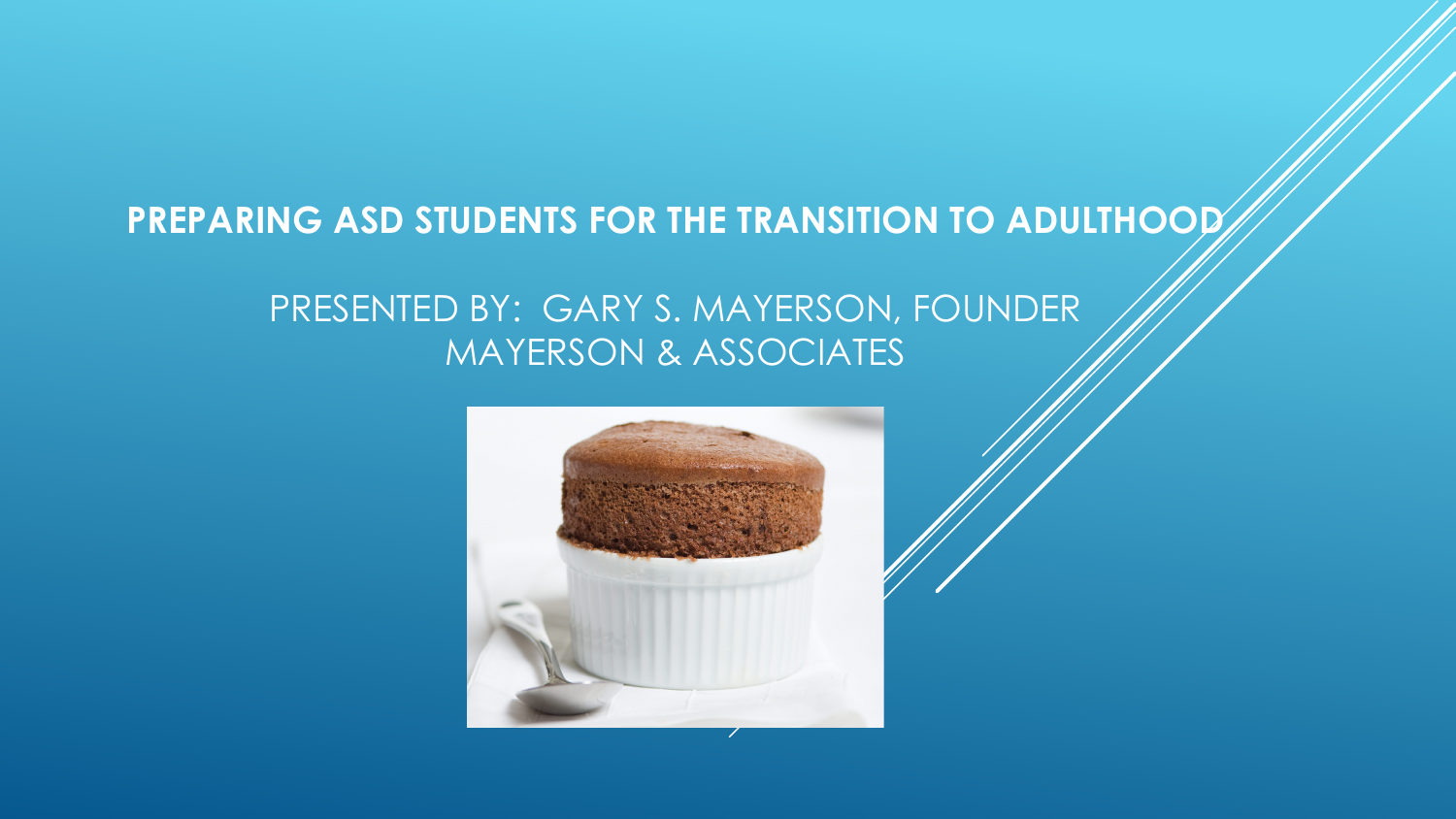Transition Planning consists of a *coordinated* set of activities designed to assist the student to develop skills, strengths and preferences in the areas of:

- ▶ Employment and vocational skills
- ▶ Post-secondary education
- Community involvement
- **Independent living**
- Advocacy and self-determination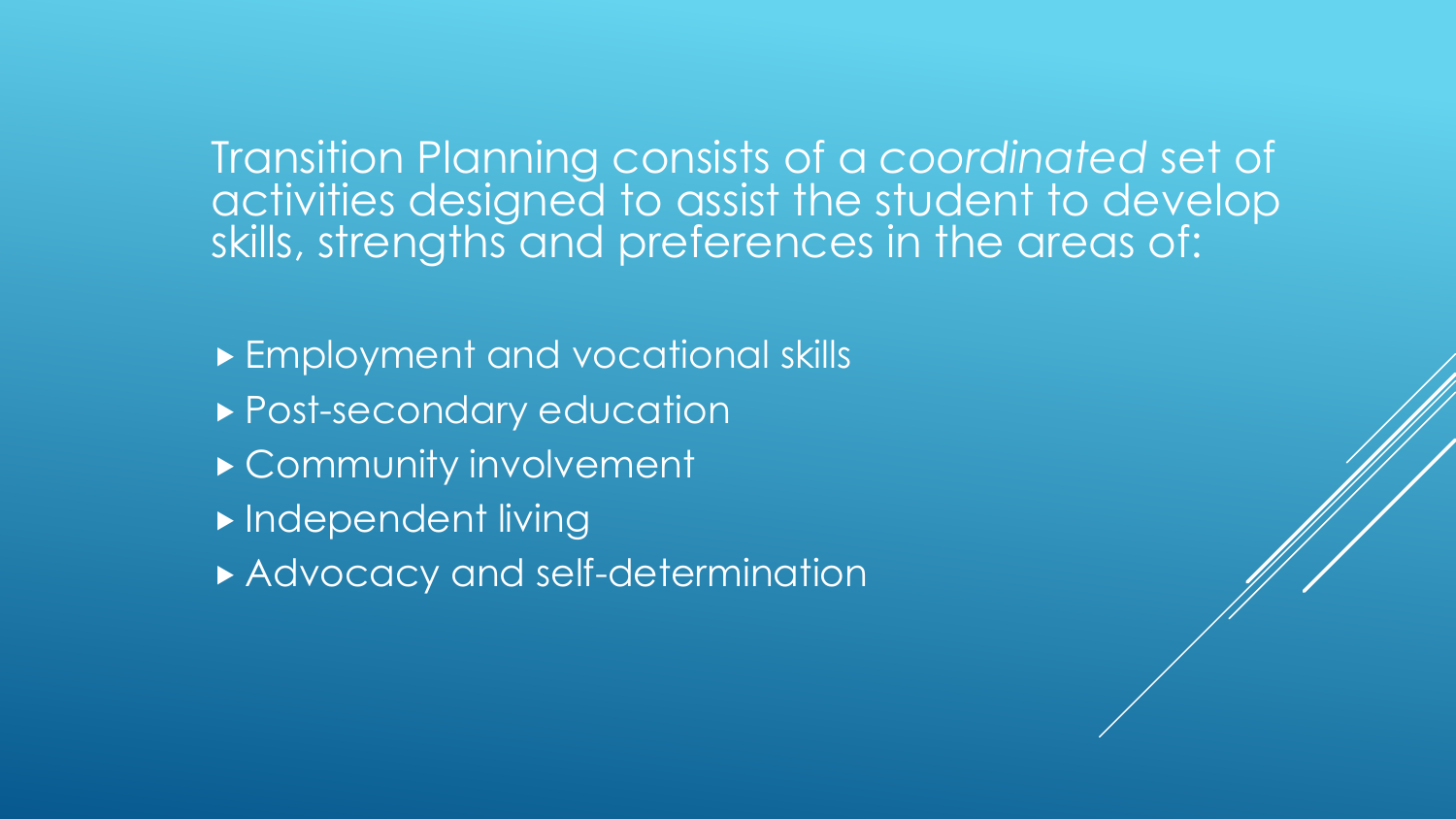#### THE THREE TRANSITION "KITCHENS":

Your local school district (IDEA) DDS (Department of Developmental Services) Your family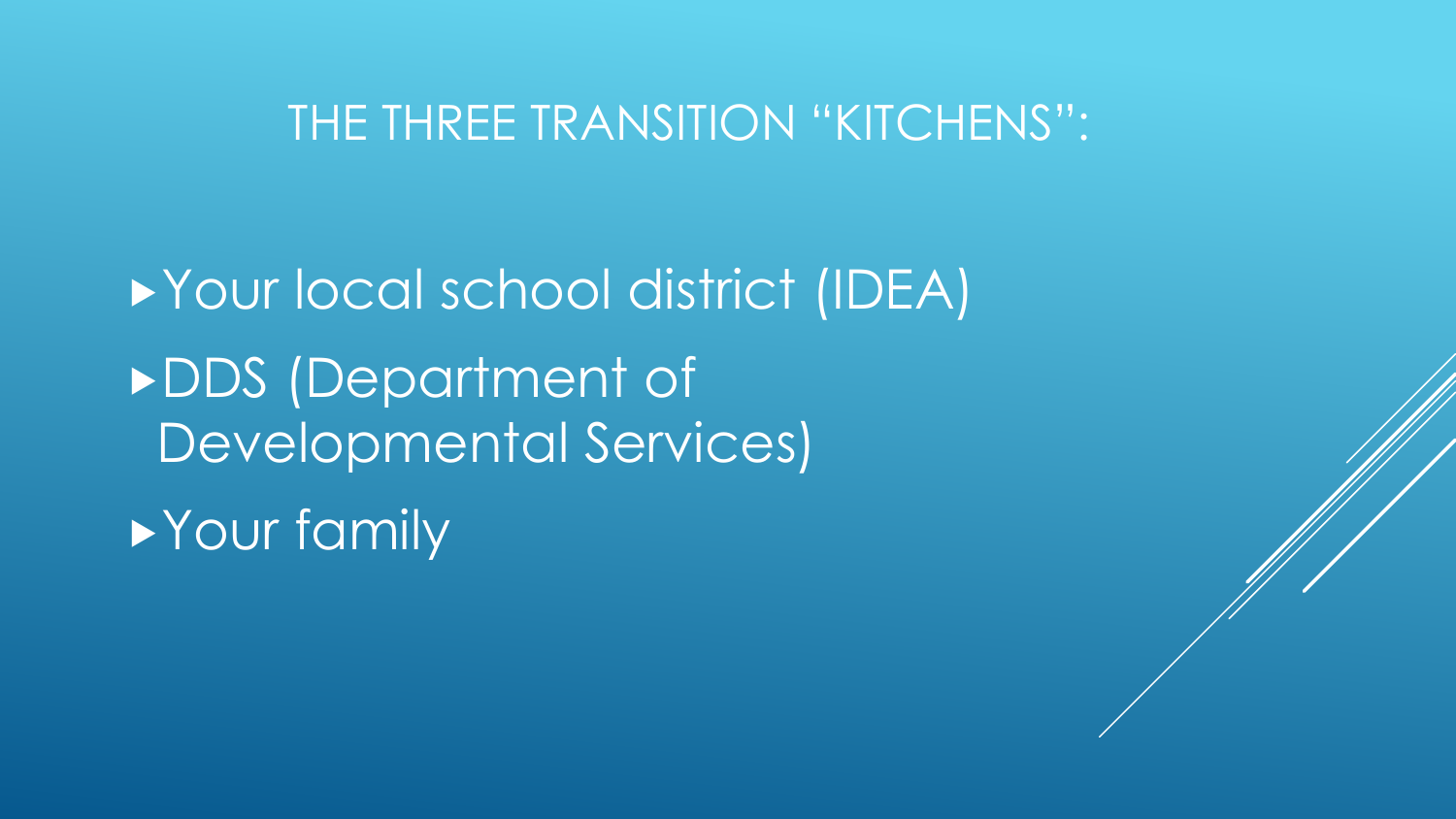### START A TRANSITION INVENTORY

#### **To what extent can your child (with or without prompting)**

- Follow the steps to get undressed, bathe and get dressed again
- Adhere to good personal hygiene with toileting and dental care
- **Prepare a nutritious meal in a kitchen environment**
- Pick out their own (appropriate) clothes
- Do the laundry
- **Enjoy some age appropriate leisure skills**
- **Appropriately use money and credit cards**
- Identify and complain about inappropriate "touching"
- **Safely traverse city streets, observing traffic signals**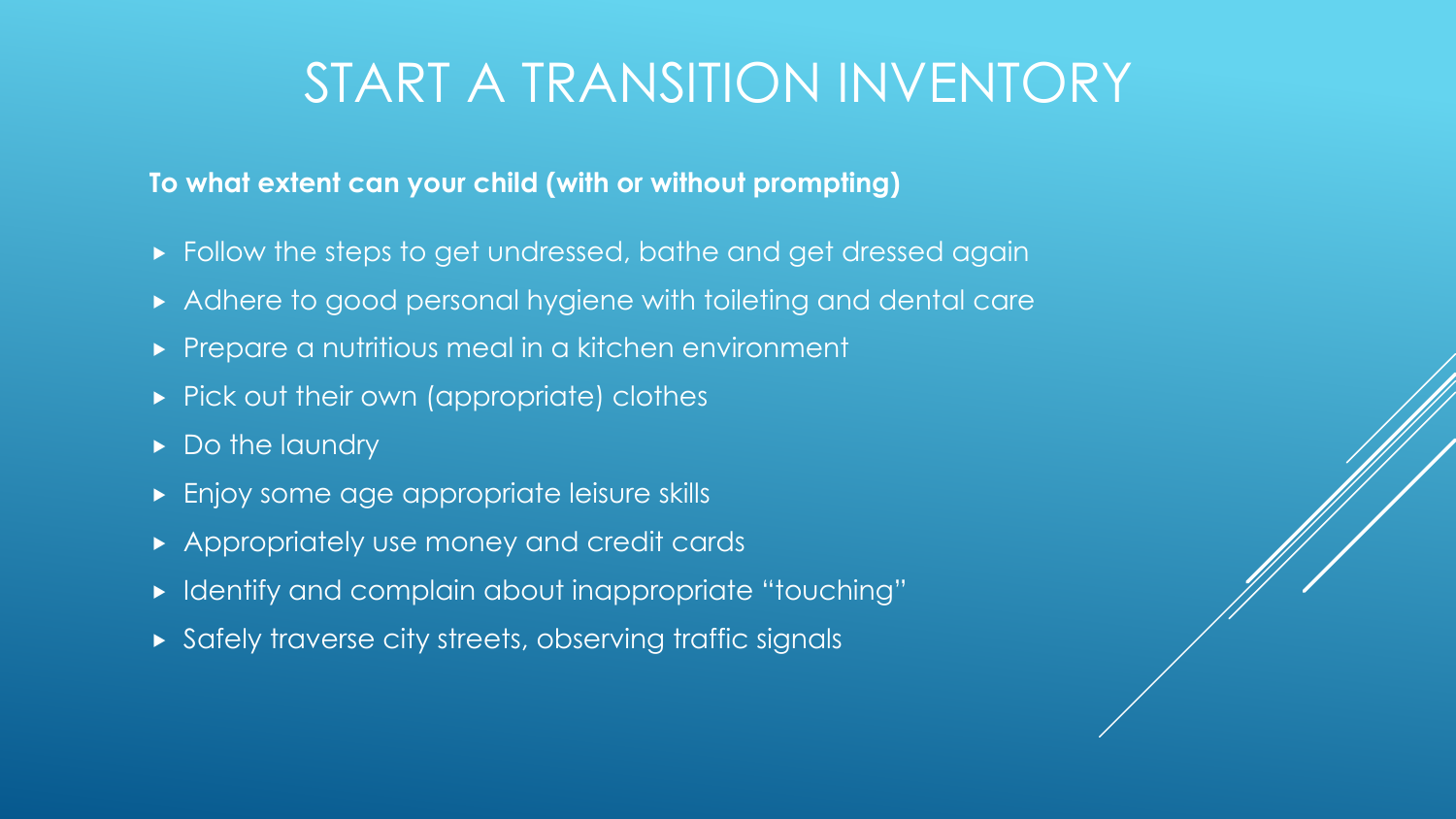#### THE IMPACT OF THE ENDREW F. DECISION

IEP goals must be sufficiently "ambitious" and "challenging," and take the student's "potential" into account.

Supreme Court's 2017 unanimous 8-0 Decision in *Endrew F.*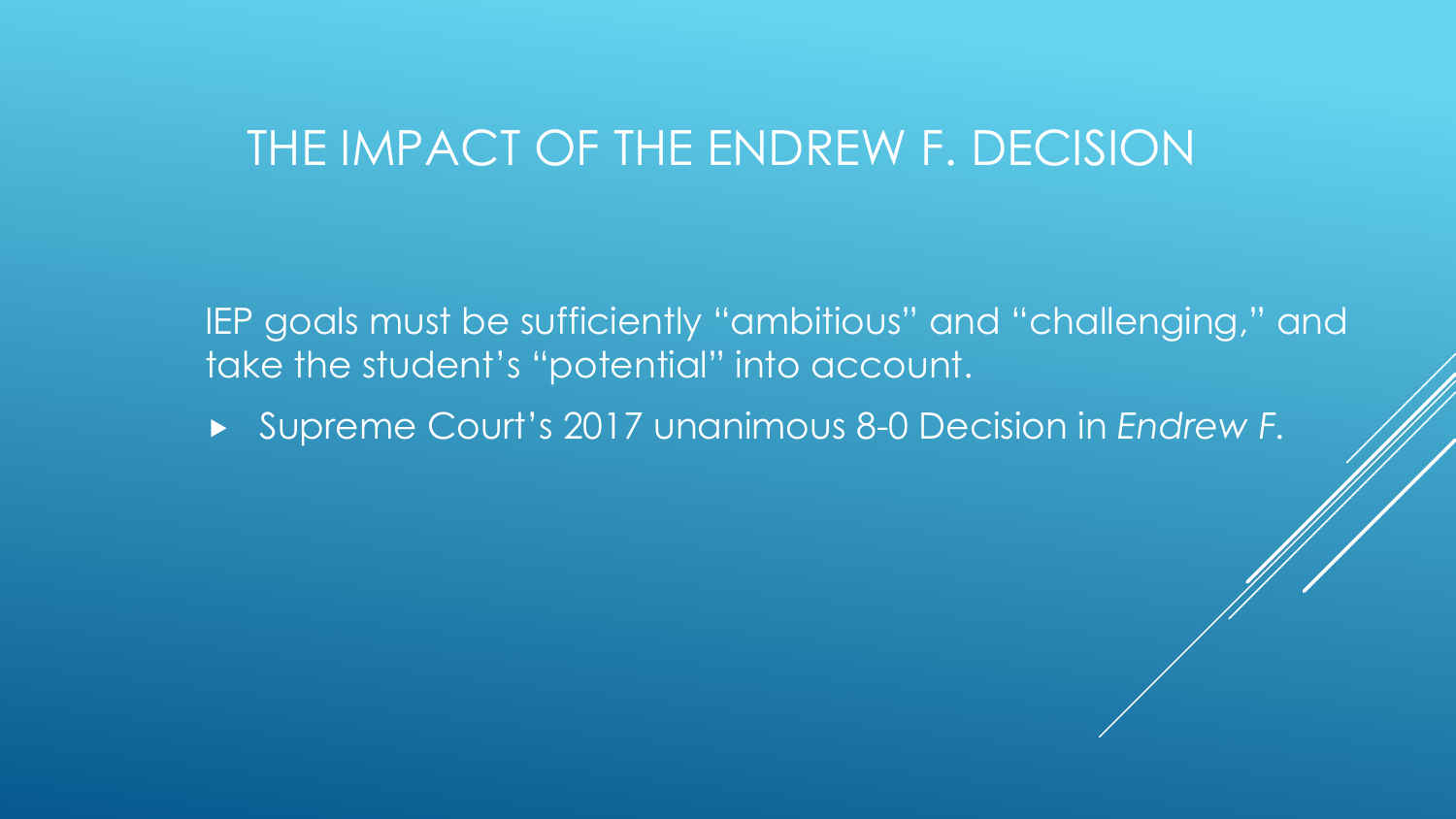# "So far so good!"

j

Ę

Æ

È

 $\equiv$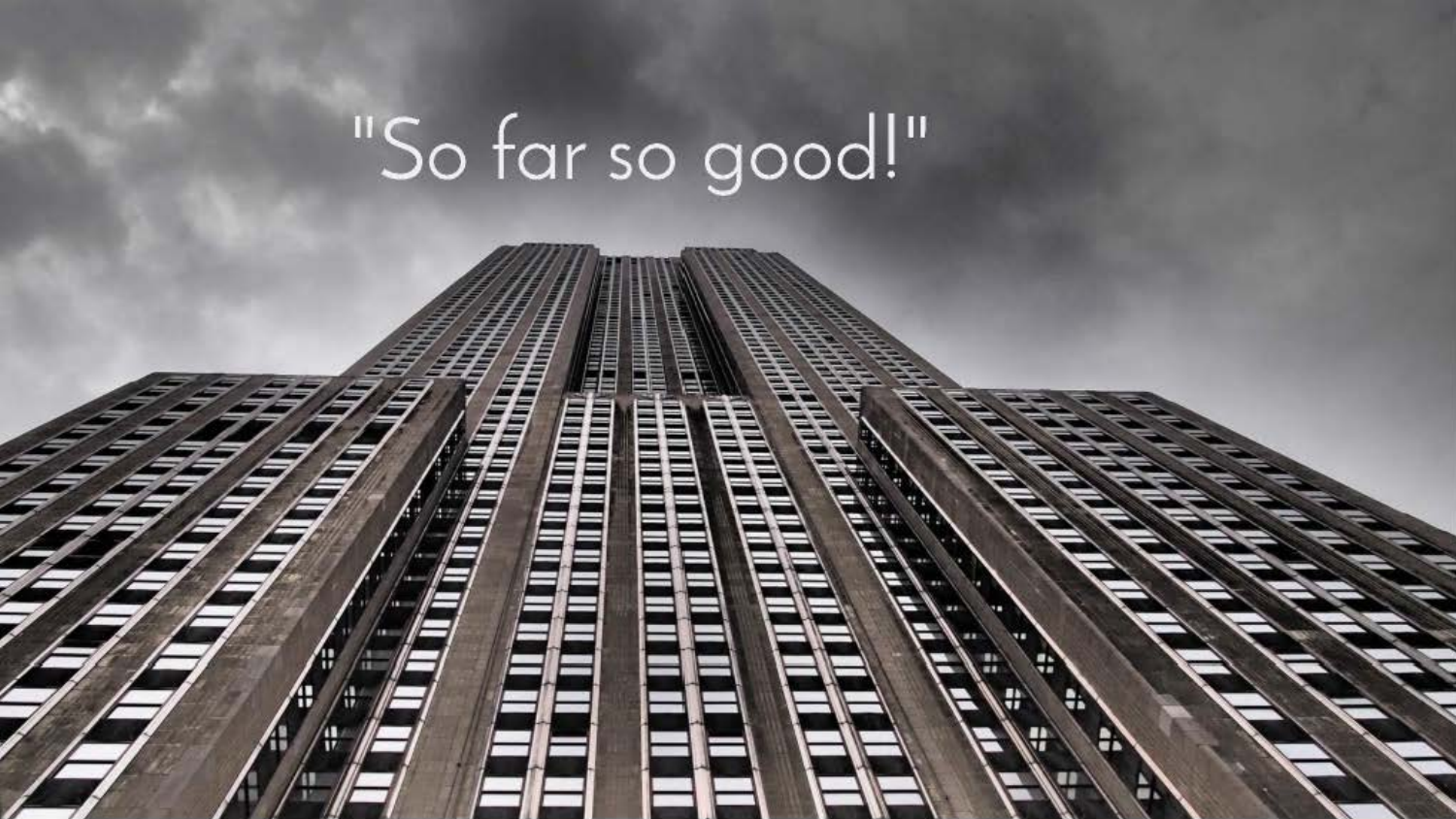## Going off the "Services Cliff"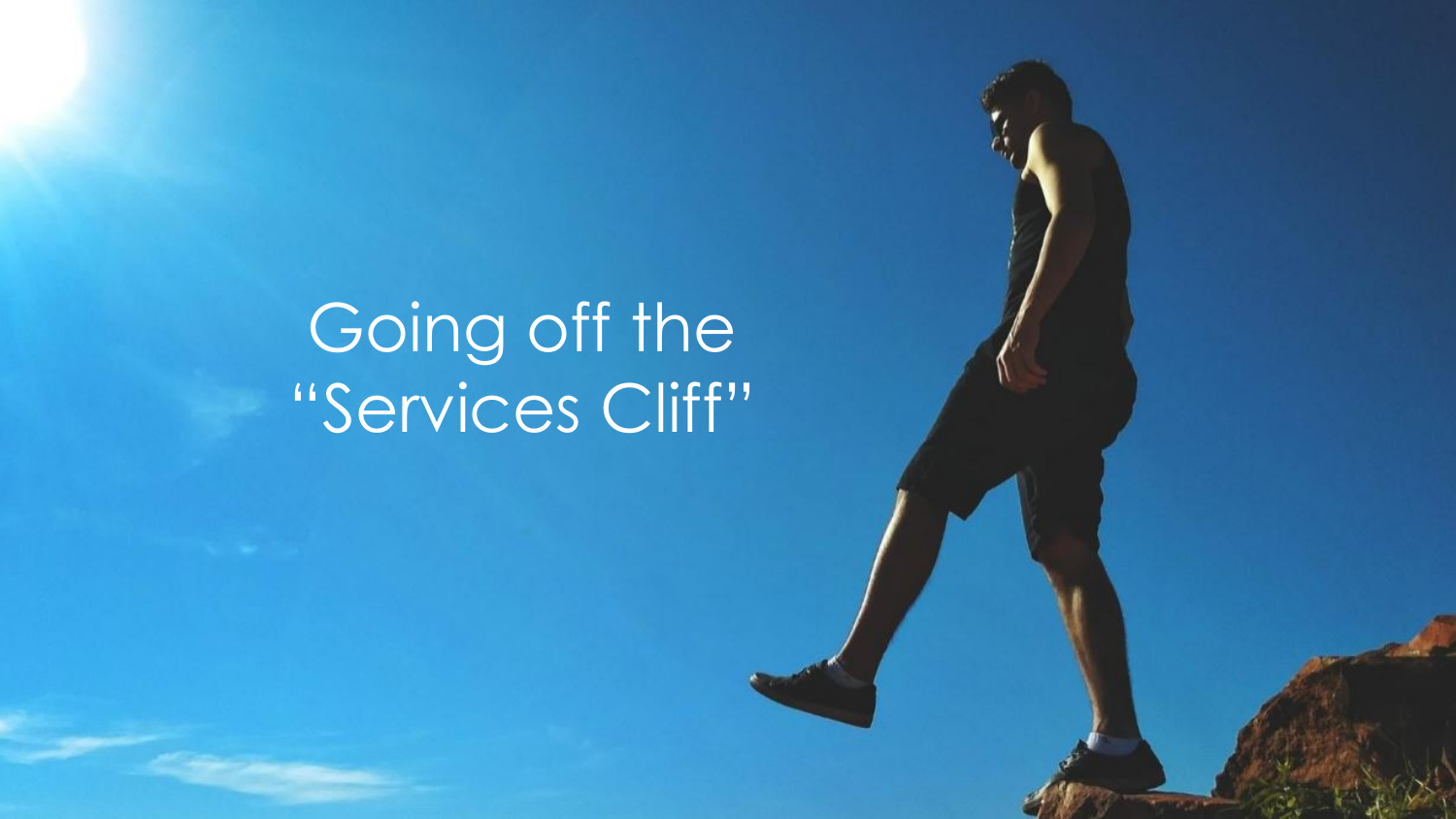#### HOME AND COMMUNITY BASED WAIVERS

- $\blacktriangleright$  Individual and Family Support Waiver: provides in home, day, vocational and family support services for people who are living in their own home, or a home belonging to their family.
- ▶ Comprehensive Waiver: funds services delivered in licensed settings, as well as the more intensive variety of in-home services.

\*\*\* To be eligible for either waiver, an individual must first qualify Medicaid eligibility.